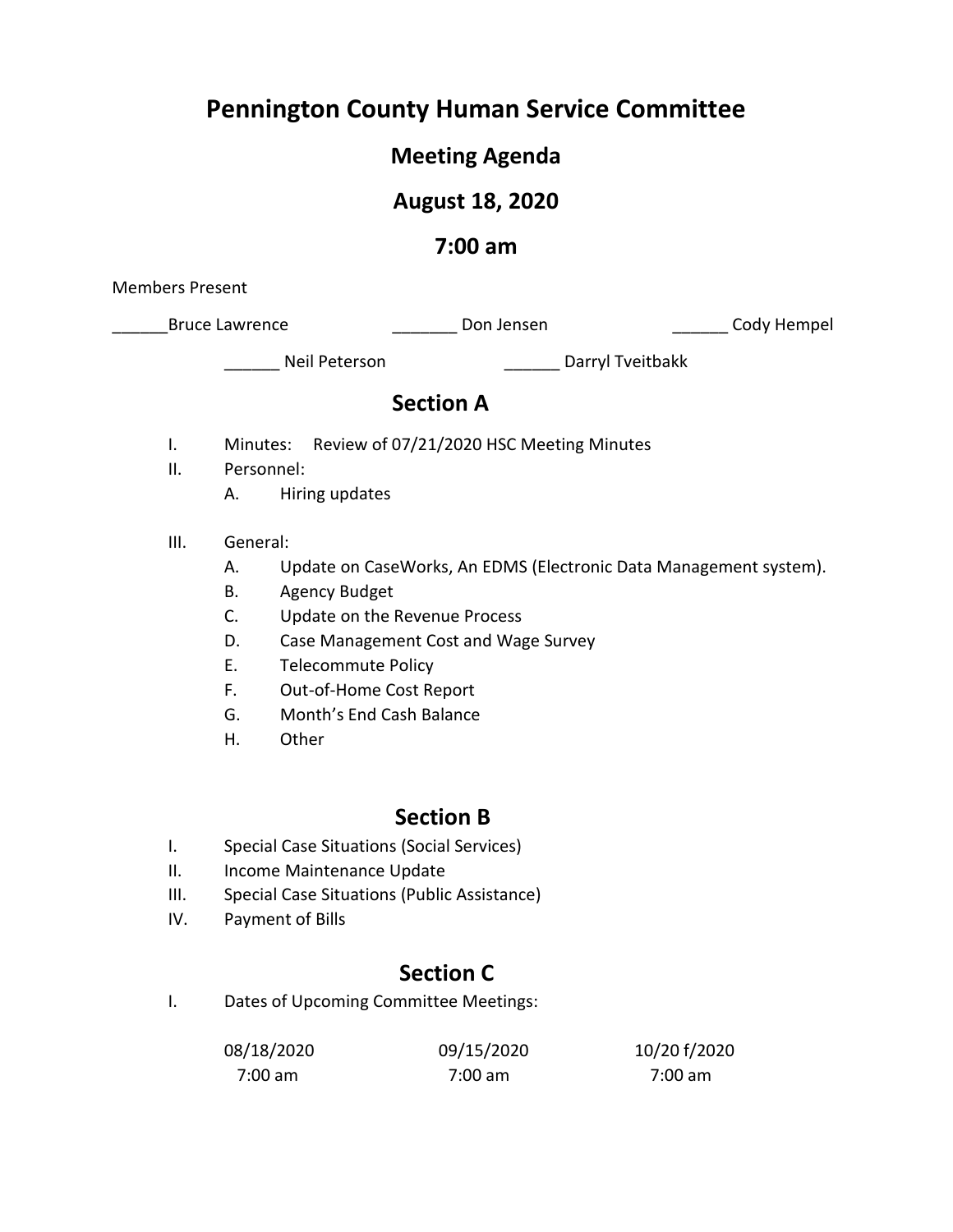A regular meeting of the Pennington County Human Service Committee was held at 7:00 am, July 21, 2020, at the Pennington County Justice Center.

#### COMMITTEE MEMBERS PRESENT:

Darryl Tveitbakk Don Jensen Neil Peterson Bruce Lawrence Cody Hempel

### STAFF MEMBERS PRESENT:

Julie Sjostrand, Director Maureen Monson Charles Lundgren Tammy Johnson

### **SECTION A**

#### I. MINUTES:

A. The June 16, 2020, Human Service Committee Meeting Minutes were electronically posted for review. Noting no corrections or changes, a recommendation was made to forward the Minutes to the Consent Agenda.

### II. PERSONNEL:

A. The Director announced the resignation of Brock Jenkins, Eligibility Worker, effective 07/10/2020. Upon conclusion of the announcement a recommendation was made to forward this item to the Consent Agenda.

#### III. GENERAL:

- A. The Director presented an update on CaseWorks, an EDMS (electronic data management system).
- B. The Director presented an update on Response to COVID- 19.
- C. Charles Lundgren presented an update on the Agency Budget.
- D. The Director presented an update on the Child Welfare opiate allocationagency plan.
- E. The Director presented the Child Safety and Permanency and Self-Support Index Performance Report. Upon conclusion of the presentation a recommendation was made to forward this item to the Consent Agenda.
- F. The Out-Of-Home cost Report through June 2020 was presented for Review.
- G. Month's end cash balance for June 2020 stand at \$ 4,095,797.92.

### **SECTION B**

I. No Social Service cases were presented for special case review.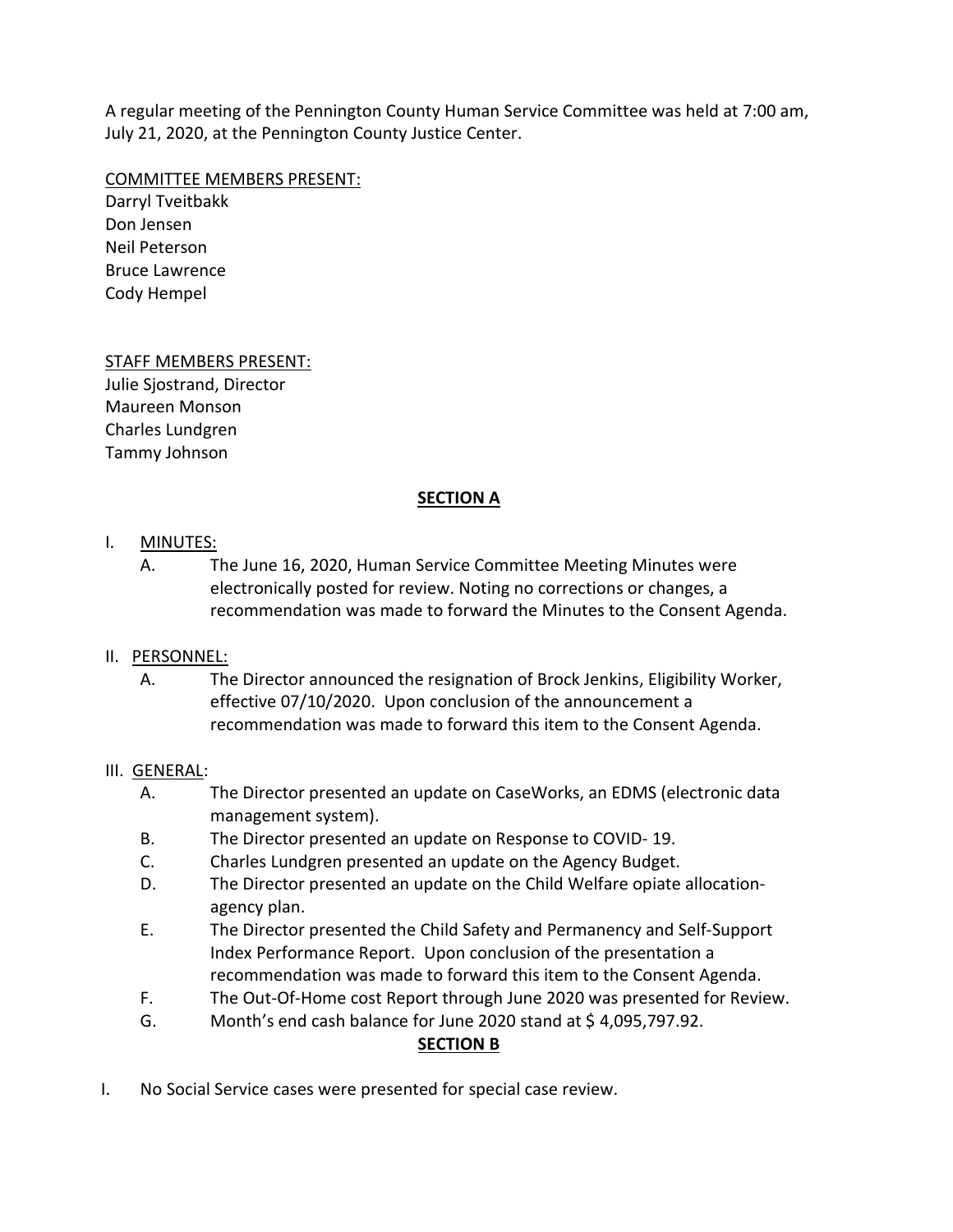- II. The Director presented the Emergency Assistance/Emergency General Assistance March 2020 report of activity. The Director also reported the Income Maintenance open case count stands at 1,822.
- III. No Income Maintenance cases were presented for special case consideration.
- IV. A listing of bills presented for payment was reviewed. A recommendation for payment of the bills was forwarded to the Consent Agenda.

### **SECTION C**

Be it resolved that the foregoing record is a true and accurate recording of the official actions and recommendations of the Human Service Committee for Pennington County and, as such, constitutes the official minutes thereof.

Chair: \_\_\_\_\_\_\_\_\_\_\_\_\_\_\_\_\_\_\_\_\_\_\_\_\_\_

Attest: \_\_\_\_\_\_\_\_\_\_\_\_\_\_\_\_\_\_\_\_\_\_\_\_\_\_

NEXT COMMITTEE MEETING: August 1, 2020, at 7:00 a.m.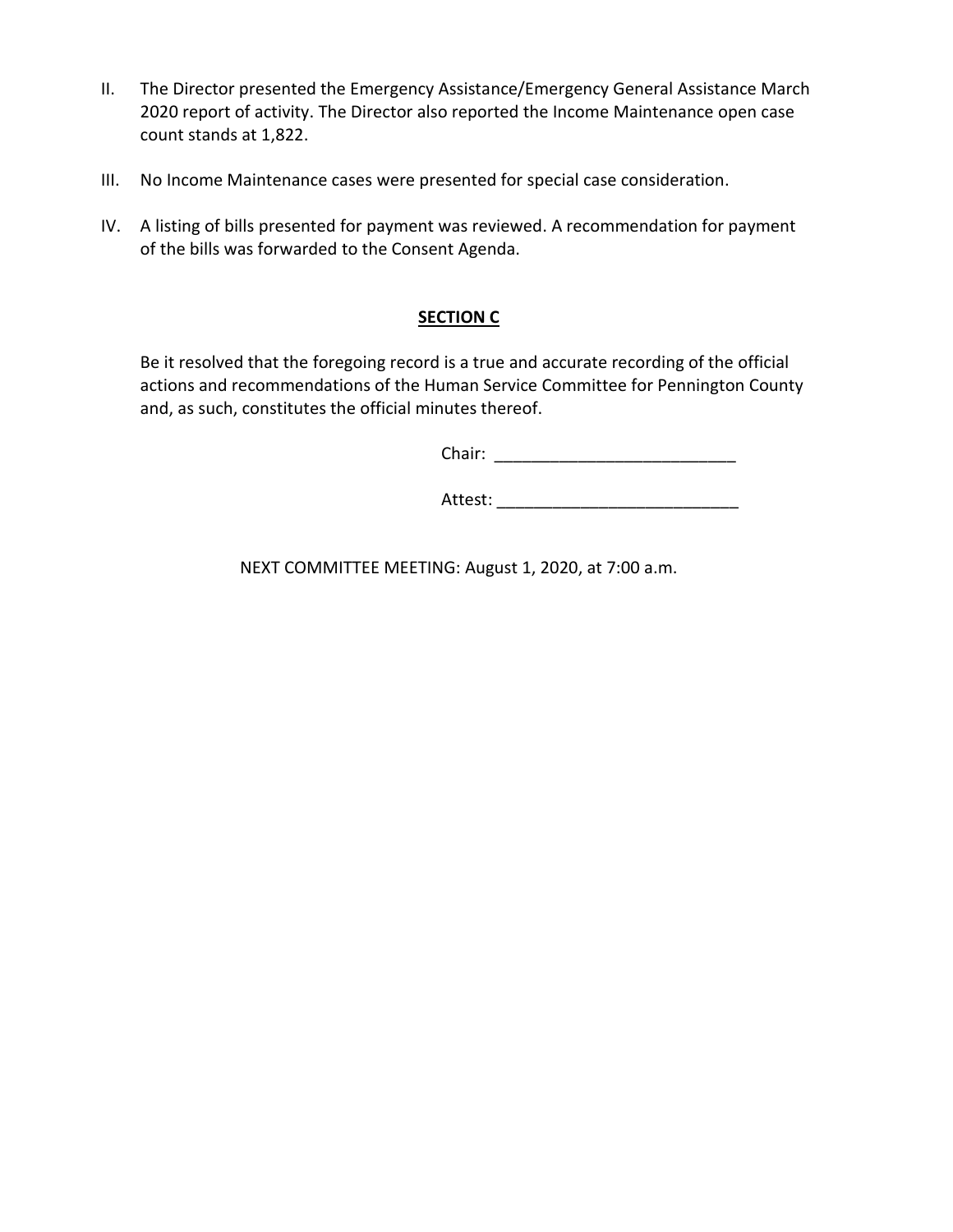|                    |                     | January                         | February      | March                           | April            | May                  | June                | July          | August                | September              | October               | November               | December               | YTD            | <b>YTD 2019</b>     | Change     |  |
|--------------------|---------------------|---------------------------------|---------------|---------------------------------|------------------|----------------------|---------------------|---------------|-----------------------|------------------------|-----------------------|------------------------|------------------------|----------------|---------------------|------------|--|
| Expense            |                     | 2020                            | 2020          | 2020                            | 2020             | 2020                 | 2020                | 2020          | 2020                  | 2020                   | 2020                  | 2020                   | 2020                   |                |                     |            |  |
| Foster Care        | -S                  | 4,639.68 \$                     | $4,162.68$ \$ | $5,005.10$ \$                   | 5,350.84 \$      | $4,114.20$ \$        | 5,471.86 \$         | 5,964.40 \$   | $-5$                  | $-5$                   | $-5$                  | $-5$                   | $-5$                   | 34,708.76 \$   | 32,779.53           | 5.9%       |  |
| Rule 4             | Ŝ.                  | $-5$                            | $-5$          | $-5$                            | $-5$             | $-5$                 | $-5$                | $-5$          | $-5$                  | - \$<br>$\sim$         | $-5$                  | $-5$                   | - \$<br>$\sim$         | $-5$           | 6,957.00            | $-100.0%$  |  |
| Rule 8             | -Ś                  | $\mathsf{S}$<br>$\sim 10^{-11}$ | $-5$          | $\mathsf{S}$<br>$\sim 10^{-11}$ | $-5$             | $-5$                 | $-5$                | $-5$          | $-5$                  | - Ś<br>$\sim$          | $-5$                  | $-5$                   | - \$<br>$\sim$         | $-5$           | 597.00              | $-100.0%$  |  |
| Rule 5             |                     | $\zeta$<br><b>Contract</b>      | - s           | <b>Service</b><br>- S           | - \$             | $-5$                 | $-5$                | $\sim$<br>- S | - \$                  | -Ś<br>$\sim$           | $-5$                  | - \$<br>$\sim$         | - \$<br>$\sim$         | $-5$           | 22,922.56           | $-100.0%$  |  |
| Corrections        | Ŝ.                  | 19,148.00 \$                    | 20,665.00 \$  | 15,160.00                       | 13,599.00 \$     | 22,710.00 \$         | 22,924.00 \$        | 19,878.00 \$  | ∫ <<br><b>College</b> | -Ś<br>$\sim$           | - S<br><b>Section</b> | - \$<br>$\sim$         | - \$<br>$\sim$         | 134,084.00 \$  | 77,473.00           | 73.1%      |  |
| Adoption Aid       | -S                  | S.<br><b>Contract</b>           | $-5$          | - \$                            | - \$             | $-5$                 | $-5$                | $-5$          | $\sim$ $\sim$         | \$<br>$\sim$ 100 $\mu$ | $-5$                  | $\sim$ $-$<br>$\prec$  | - \$<br>$\sim$         | $-5$           | 2,731.58            | $-100.0\%$ |  |
| Totals             | \$                  | 23,787.68 \$                    | 24,827.68 \$  | 20,165.10 \$                    | 18,949.84 \$     | 26,824.20 \$         | 28,395.86 \$        | 25,842.40 \$  | $-5$                  | $-5$                   | $-5$                  | $-5$                   | $-5$                   | 168,792.76 \$  | 143,460.67          | 17.7%      |  |
| Revenue            |                     |                                 |               |                                 |                  |                      |                     |               |                       |                        |                       |                        |                        |                |                     |            |  |
| Reimburse          | s.                  | $-5$                            | $-5$          | $-5$                            | $-5$             | $-5$                 | $-5$                | $-5$          | $-5$                  | $-5$                   | $-5$                  | $-5$                   | $-5$                   | $-5$           | 6,280.78            | $-100.0%$  |  |
| <b>MH Recovery</b> | Ŝ.                  | $\mathsf{S}$<br>$\sim 100$      | $-5$          | - Ś<br>$\sim$                   | $-5$             | $-5$                 | $-5$                | $-5$          | $-5$                  | \$<br>$\sim$           | $-5$                  | $-5$                   | $\mathsf{s}$<br>$\sim$ | $-5$           | $\sim$ 10 $\pm$     | #DIV/0!    |  |
| 4E Recovery        |                     | $\sim$<br>$\sim$                | $-5$          | 262.00 \$                       | $-5$             | S.<br><b>Service</b> | $\sim$<br>$\sim$    | $\sim$        | - \$                  | - \$<br>$\sim$         | $\sim$                | - \$                   | - \$<br>$\sim$         | 262.00%        | 7,222.00            | -96.4%     |  |
| NFC Settlement     |                     |                                 |               |                                 |                  |                      |                     |               |                       | \$                     |                       |                        | \$                     | $-5$           | $\sim$              |            |  |
| Totals             | Ŝ.                  | $-5$                            | $-5$          | 262.00 \$                       | $-5$             | s.<br>$\sim$         | - \$<br>$\sim$      | s.<br>$\sim$  | s.<br>$\sim$          | - \$<br>$\sim$         | $-5$                  | - \$<br>$\blacksquare$ | 5<br>$\sim$            | 262.00%<br>- Ś | 13,502.78<br>$\sim$ | $-98.1%$   |  |
| Net Expense        | s                   | 23,787.68 \$                    | 24,827.68 \$  | 19,903.10 \$                    | 18,949.84 \$     | 26,824.20 \$         | 28,395.86 \$        | 25,842.40 \$  | $-5$                  | $-5$                   | $-5$                  | $-5$                   | $-5$                   | 168,530.76 \$  | 129,957.89          | 29.7%      |  |
|                    |                     |                                 |               |                                 |                  |                      |                     |               |                       |                        |                       |                        |                        |                |                     |            |  |
| 2019 Totals        | $\ddot{\mathsf{S}}$ | 20,488.08 \$                    | 14,398.54 \$  | 18,389.66 \$                    | 18,870.82 \$     | 18,361.32 \$         | 20,815.17 \$        | 18,634.30 \$  | 13,204.44 \$          | 10,724.29 \$           | 13,159.48 \$          | 18,162.97 \$           | 17,534.65              |                |                     |            |  |
| <b>YTD Change</b>  | $\mathsf{S}$        | $3,299.60$ \$                   | 13,728.74 \$  | 15,242.18 \$                    | 15,321.20 \$     | 23,784.08 \$         | 31,364.77 \$        | 38,572.87 \$  | 25,368.43 \$          | 14,644.14 \$           | 1,484.66 \$           | $(16,678.31)$ \$       | (34, 212.96)           |                |                     |            |  |
|                    |                     |                                 |               |                                 |                  |                      |                     |               |                       |                        |                       |                        |                        |                |                     |            |  |
|                    |                     | 2019                            | 2019          | 2019                            | 2019             | 2019                 | 2019                | 2019          | 2019                  | 2019                   | 2019                  | 2019                   | 2019                   |                |                     |            |  |
|                    |                     | January                         | February      | March                           | April            | May                  | June                | July          | August                | September              | October               | November               | December               | <b>YTD</b>     |                     |            |  |
| Expense            |                     |                                 |               |                                 |                  |                      |                     |               |                       |                        |                       |                        |                        |                |                     |            |  |
| Foster Care        | \$                  | 7,196.74 \$                     | $3,233.92$ \$ | 4,614.70                        | 4346.82          | 4591.2               | 5498.49             | 3297.66       | 6121.44               | 3242.29                | 4301.48               | 3225.97                | 4967.65 \$             | 54,638.36      |                     |            |  |
| Rule 4             | \$                  | $-5$                            | 2,396.30 \$   | 2,164.40                        | 2396.3           | $\mathbf{0}$         | $\mathbf 0$         |               | $\mathbf 0$           | $\mathbf 0$            | $\mathbf{0}$          | $\mathbf 0$            | 0 <sup>5</sup>         | 6,957.00       |                     |            |  |
| Rule 8             |                     | $\ddot{\mathsf{s}}$             | $-5$          | $\sim$ $-$                      |                  | 597                  | $\mathbf 0$         |               | $\Omega$              | 0                      | $\mathbf 0$           |                        | 0 <sup>5</sup>         | 597.00         |                     |            |  |
| Rule 5             | s.                  | 4,367.51 \$                     | 4,420.29      | 4122.4                          |                  | $\mathbf 0$          | 1030.68             | 8981.64       |                       |                        |                       |                        | 0 <sub>s</sub>         | 22,922.56      |                     |            |  |
|                    | Ŝ.                  |                                 |               | 8,400.00                        | 10662            | 15295                | 14796               | 8060          | 8502                  | 7482                   | 9002                  | 14937                  | 14054 \$               | 131,450.00     |                     |            |  |
| Corrections        |                     | $9,815.00$ \$                   | 10,445.00 \$  |                                 |                  |                      |                     |               |                       |                        |                       |                        |                        |                |                     |            |  |
| Adoption Aid       | \$                  | $\sim$                          |               |                                 | 2377.58          |                      | 354                 |               |                       |                        |                       |                        | 0 <sup>5</sup>         | 2,731.58       |                     |            |  |
| Totals             | $\ddot{\bm{s}}$     | 21,379.25 \$                    | 20,495.51 \$  | 19,301.54 \$                    | 19,782.70 \$     | 20,483.20 \$         | 21,679.17 \$        | 20,339.30 \$  | 14,623.44 \$          | 10,724.29 \$           | 13,303.48 \$          | 18,162.97 \$           | $19,021.65$ \$         | 219,296.50     |                     |            |  |
| Revenue            |                     |                                 |               |                                 |                  |                      |                     |               |                       |                        |                       |                        |                        |                |                     |            |  |
| Reimburse          | $\mathsf{S}$        | 891.17 \$                       | 923.97 \$     | $911.88 \quad $$                | $911.88 \quad $$ | 72.88 \$             | 864.00 \$           | 1,705.00 \$   | $-5$                  | $-5$                   | 144.00 \$             | $-5$                   | $-5$                   | 6,424.78       |                     |            |  |
| <b>MH Recovery</b> |                     | - \$                            |               |                                 |                  |                      |                     |               |                       |                        |                       |                        | - Ś                    |                |                     |            |  |
| 4E Recovery        |                     | \$                              | 5,173.00      |                                 | \$               | 2,049.00             | $\ddot{\mathsf{s}}$ | $\sim$        | 1,419.00              |                        |                       | $-5$                   | 1,487.00 \$            | 10,128.00      |                     |            |  |
| NFC Sewettlement   |                     |                                 |               |                                 |                  |                      |                     |               |                       |                        |                       |                        | s.                     | $\sim$         |                     |            |  |
| Totals             | \$                  | 891.17 \$                       | 6,096.97 \$   | $911.88 \quad $$                | $911.88$ \$      | 2,121.88 \$          | 864.00 \$           | 1,705.00 \$   | $1,419.00$ \$         | $-5$                   | 144.00 \$             | $-5$                   | 1,487.00 \$            | 16,552.78      |                     |            |  |
|                    |                     |                                 |               |                                 |                  |                      |                     |               |                       |                        |                       |                        | $\Omega$               |                |                     |            |  |
| Net Expense        | $\mathsf{S}$        | 20.488.08 \$                    | 14.398.54 \$  | 18.389.66 \$                    | 18,870.82 \$     | 18,361.32 \$         | 20.815.17 \$        | 18,634.30 \$  | 13.204.44 \$          | 10,724.29 \$           | 13.159.48 \$          | 18,162.97 \$           | 17,534.65 \$           | 202.743.72     |                     |            |  |